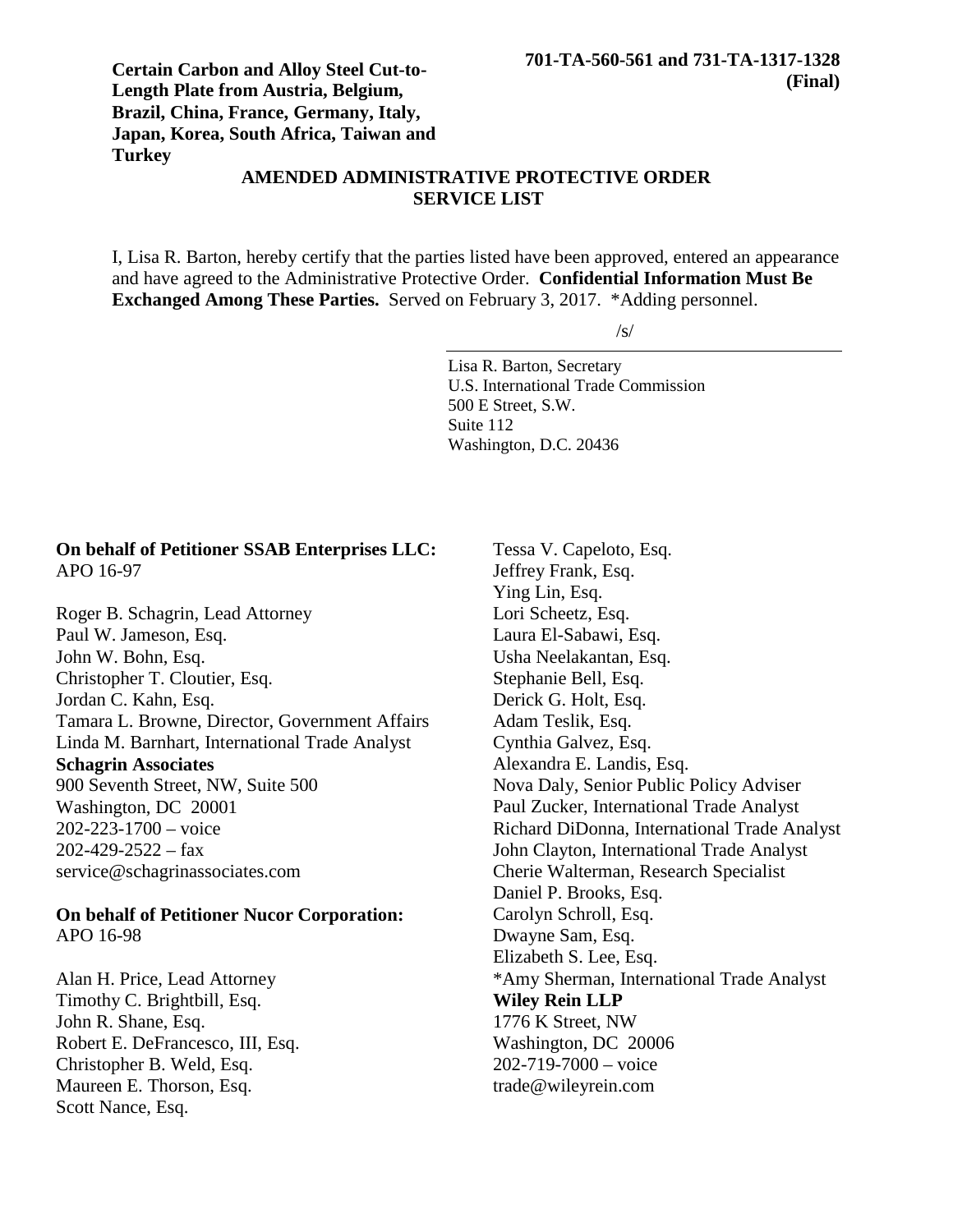**On behalf of Petitioner ArcelorMittal USA LLC:** APO 16-100

Kathleen W. Cannon, Lead Attorney Melissa M. Brewer, Esq. David A. Hartquist, Esq. John M. Herrmann, Esq. Grace W. Kim, Esq. Laurace J. Lasoff, Esq. R. Alan Luberda, Esq. Joshua Morey, Esq. Brooke M. Ringel, Esq. Paul C. Rosenthal, Esq. David C. Smith, Esq. **Kelley Drye & Warren LLP** 3050 K Street, NW Washington, DC 20007-5108 202-342-8400 – voice kcannon@kelleydrye.com tradenotifications@kelleydrye.com

Gina E. Beck, Economist Laura Beltrami, Economist Barbara J. Covell, Economist William H. Crow, II, Economist William B. Hudgens, Economist Yongjing Jin, Economist Michael T. Kerwin, Economist Janes Liang, Economist Eugenio Parisi, Economist Greg Rohling, Economist Carol Stehl, Economist Eric K. Warga, Economist **Georgetown Economic Services LLC**

**On behalf of Aktiengesellschaft der Dillinger Huttenwere and DILLINGER France S.A., Salzgitter AG, thyssenkrupp Steel Europe AG, Berg Steel Pipe Corp., Dillinger America Inc., Salzgitter Mannesmann International USA Inc., Salzgitter Mannesmann International GmbH, Universal Steel America Inc., thyssenkrupp Steel North America, Inc. and Friedr. Lohmann GmbH:** APO 16-99

J. Kevin Horgan, Lead Attorney Gregory S. Menegaz, Esq. John J. Kenkel, Esq. Judith L. Holdsworth, Esq. Alexandra H. Salzman, Esq. Marc E. Montalbine, Esq. **DeKieffer & Horgan, PLLC** 1455 Pennsylvania Avenue, NW Washington, DC 20004 202-783-6900 – voice  $202 - 783 - 6909 - \text{tax}$ kevin.horgan@dhlaw.com

Bruce P. Malashevich, President Jennifer Lutz, Senior Economist Kathryn Kobe, Director of Price, Wage and Productivity Analysis RoseAnna Harrison, Economist Curtis Eward, Staff Economist Cara Groden, Economist Aaron Cantler, Research Assistant Benjamin Graves, Economist Alan Lujan, Staff Economist Yung Lee, Senior Economist Joseph Schofield, Comptroller Mark Love, Senior Vice President Emma Peterson, Staff Economist James Dougan, Vice President **Economic Consulting Services LLC**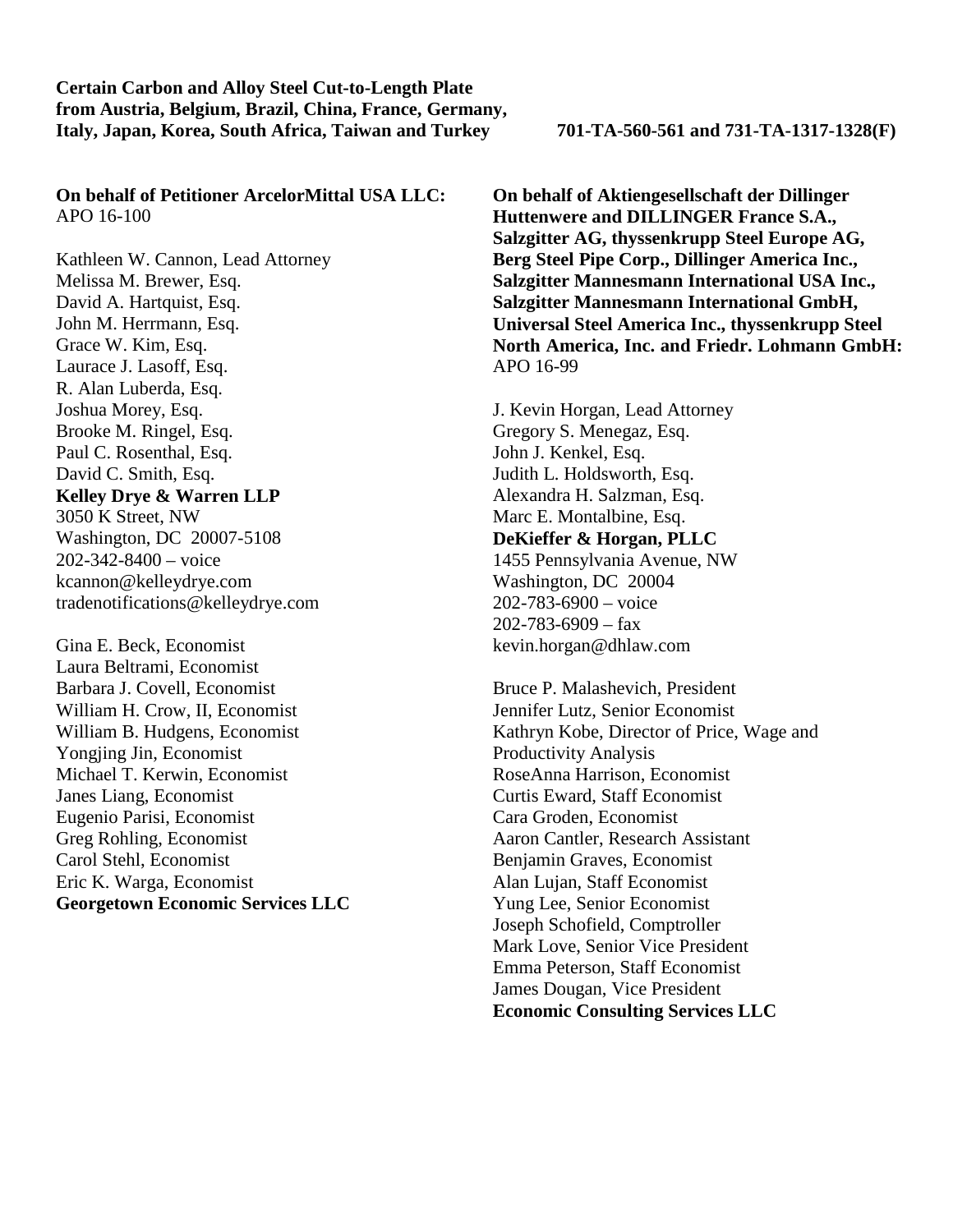## **CO-COUNSEL**

**On behalf of Salzgitter Mannesmann International (USA) Inc.:** APO 16-122

David E. Bond, Esq. Kristina Zissis, Esq. William M.R. Barrett, Esq. Ron Kendler, Esq. Margaret Spicer, Esq. Nicholas M. Sierbert, Esq. Lee O. Lynch, Esq. **White & Case LLP**

**On behalf of Eregli Demir ve Celik Fabrikalari T.S.A.:** APO 16-105

David L. Simon, Lead Attorney **Law Offices of David L. Simon** 1025 Connecticut Avenue, N.W. Suite 1000 Washington, DC 20036 202-481-9000 – voice  $202 - 481 - 9010 - \text{fax}$ dlsimon@dlsimon.com

**On behalf of China Steel Corporation and Shang Chen Steel Co. Ltd.:** APO 16-108

Jeffrey M. Winton, Lead Attorney Danial E. Parga, Esq. **Law Office of Jeffrey M. Winton PLLC** 1900 L Street, N.W., Suite 504 Washington, DC 20036 202-774-5500 – voice  $202 - 478 - 1996 -$ fax jwinton@jmwinton.com

**On behalf of Tokyo Steel Manufacturing Co., Ltd., Nippon Steel & Sumitomo Metal Corporation, Kobe Steel Ltd. and JFE Steel Corporation:** APO 16-109

Daniel L. Porter, Lead Attorney William H. Barringer, Esq. James P. Durling, Esq. Matthew P. McCullough, Esq. Christopher Dunn, Esq. Claudia D. Hartleben, Esq. Tung Nguyen, Esq. Anya Naschak, Trade Analyst Ata Akiner, Trade Analyst Jessica Wang, Trade Analyst Amber Jeffcoat, Trade Analyst Nereus Joubert, Quantitative Trade Analyst Jean Chang, Esq. **Curtis, Mallet-Prevost, Colt & Mosle LLP** 1717 Pennsylvania Avenue, N.W. Washington, DC 20006 202-452-7373 – voice  $202 - 452 - 7333 - fax$ dporter@curtis.com

## **On behalf of Evraz Inc. NA and JSW Steel (USA) Inc.:** APO 16-111

James R. Cannon, Jr., Lead Attorney William N. Baldwin, Esq. Thomas M. Beline, Esq. Robert C. Cassidy, Jr., Esq. Jeffrey B. Denning, Esq. Myles S. Getlan, Esq. Charles S. Levy, Esq. Jack A. Levy, Esq. Ulrika Swanson, Esq. Stan T. Bowen, Economist Patrick S. Edwards, International Trade Advisor Deirdre Maloney, Senior International Trade Advisor Carl P. Moyer, Director of Economic Analysis B. Alekzander Sellers, Chief Operating Officer Angelica L. Townshend, Economist Heather K. Pinnock, Esq.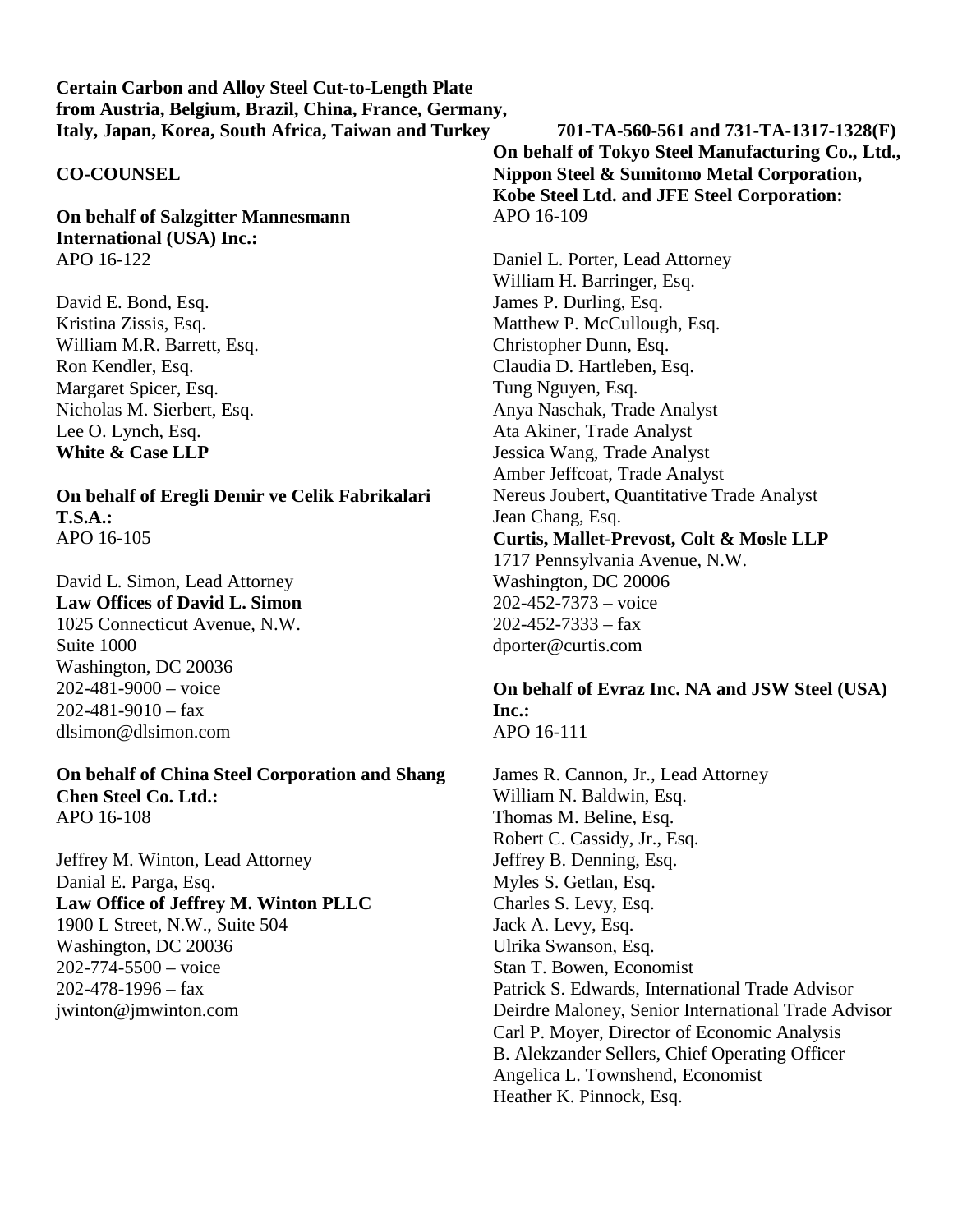David P. Sanders, Esq. Sarah E. Shutman, Esq. Jonathan M. Zielinski, Esq. Patrick S. Edwards, International Trade Advisor Hroko K. Hagen, Senior International Trade Advisor Susan H. Moyer, Senior International Trade Advisor Jennifer A. Hillman, Esq. **Cassidy Levy Kent (USA) LLP** 2000 Pennsylvania Avenue, NW, Suite 3000 Washington, DC 20006 202-567-2318 – voice  $202 - 567 - 2301 - fax$ 

jcannon@cassidylevy.com

**On behalf of Officine Tecnosider S.r.l., Officine Tecnosider S.r.l., Hitachi Metals, Ltd. and Hitachi Metals America, LLC:** APO 16-110

Daniel J. Cannistra, Lead Attorney Benjamin Caryl, Esq. Ru Xiao-Graham, Senior International Trade Analyst Pierce Lee, Senior International Trade Analyst Alexander H. Schaefer, Esq. Has Jin Koh, Esq. Lorenzo Di Masi, Esq. Wing Cheung, Senior Trade Specialist Adeove Johnson, Esq. **Crowell & Moring LLP** 1001 Pennsylvania Avenue, NW Washington, DC 20004-2595  $202 - 624 - 2500 - \text{voice}$ 202-628-5116 – fax dcannistra@crowell.com intltrade@crowell.com

**On behalf of POSCO:** APO 16-112

Donald B. Cameron, Lead Attorney Julie C. Mendoza, Esq. R. Will Planert, Esq. Brady W. Mills, Esq. Mary S. Hodgins, Esq. Sarah S. Sprinkle, Esq. Paul J. McGarr, Trade Analyst Eugene Degnan, Esq. Sabahat Chaudhary, Esq. **Morris Manning & Martin, LLP** 1401 Eye Street, NW Suite 600 Washington, DC 20005 202-408-5153 – voice tradeservice@mmmlaw.com

# Parker Sultzer, Research Assistant **Economic Consulting Services, LLC**

**On behalf of Marubeni-Itochu Steel America, Inc.:** APO 16-121

Richard P. Ferrin, Lead Attorney Douglas J. Heffner, Esq. Eric Johnson, Senior International Trade Specialist **Drinker Biddle & Reath LLP** 1500 K Street, NW Washington, DC 20005 202-230-5803 –voice  $202 - 842 - 8465 - fax$ Richard.ferrin@dbr.com